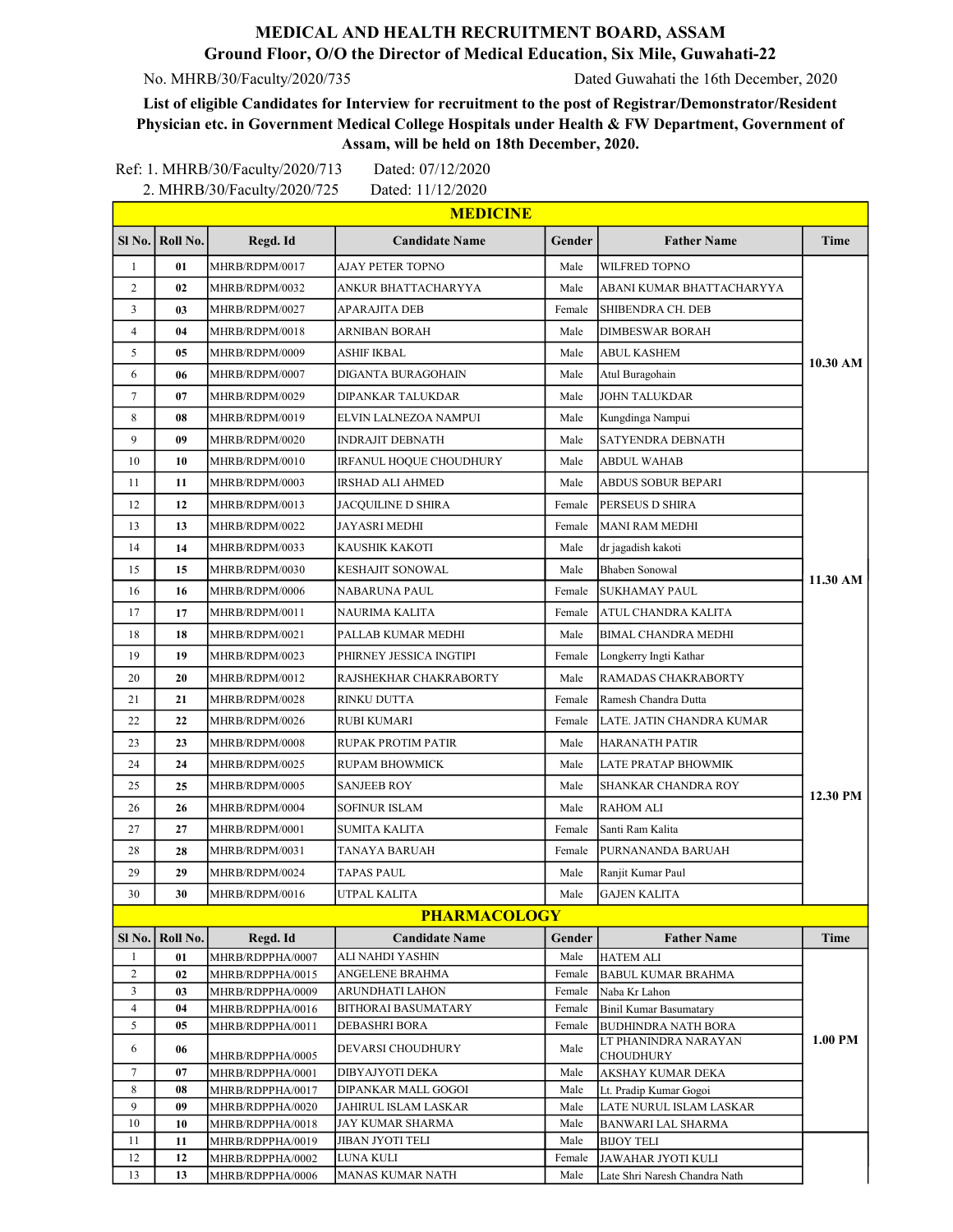| 14             | 14                | MHRB/RDPPHA/0013                     | NABA JYOTI BORAH                  | Male         | Hara Kanta Borah                |                |
|----------------|-------------------|--------------------------------------|-----------------------------------|--------------|---------------------------------|----------------|
| 15             | 15                | MHRB/RDPPHA/0021                     | NAWANEETA RAJKHOWA                | Female       | RAJENDRA PRASAD RAJKHOWA        |                |
| 16<br>17       | 16<br>17          | MHRB/RDPPHA/0003<br>MHRB/RDPPHA/0012 | PARTHAJYOTI NEOG<br>PHOLGU PROTIM | Male<br>Male | Ramesh Neog<br>HK dev choudhury | 2.00 PM        |
| 18             | 18                | MHRB/RDPPHA/0010                     | ROHIT TIGGA                       | Male         | <b>SILBIUS TIGGA</b>            |                |
| 19             | 19                | MHRB/RDPPHA/0004                     | <b>SANJOY DEY</b>                 | Male         | Goura Ranjan Dey                |                |
| 20             | 20                | MHRB/RDPPHA/0008                     | TRIBENI ATHPARIA                  | Female       | DR. RAJENDRA PRASAD ATHPARIA    |                |
| 21             | 21                | MHRB/RDPPHA/0014                     | VIJOY SANKAR KAIRI                | Male         | NIRMAL KAIRI                    |                |
|                |                   |                                      | <b>OPHTHALMOLOGY</b>              |              |                                 |                |
|                | SI No.   Roll No. | Regd. Id                             | <b>Candidate Name</b>             | Gender       | <b>Father Name</b>              | <b>Time</b>    |
| $\mathbf{1}$   | 01                | MHRB/RDPOP/0006                      | AMAR JYOTI MALAKAR                | Male         | DR DHARMA KANTA MALAKAR         |                |
| $\overline{c}$ | 02                | MHRB/RDPOP/0008                      | ANAMIKA NATH                      | Female       | AMITAVA NATH                    |                |
| 3              | 03                | MHRB/RDPOP/0014                      | ANSHUMAN SAIKIA                   | Male         | Dr Simanta Saikia               |                |
| $\overline{4}$ | 04                | MHRB/RDPOP/0021                      | ASHWINI GHUGE                     | Female       | Sanjay Ghuge                    |                |
| 5              | 05                | MHRB/RDPOP/0022                      | DHARMENDRA KUMAR                  | Male         | Ram Raja Prasad Sharma          | 10.30 AM       |
| 6              | 06                | MHRB/RDPOP/0017                      | <b>EMEE GOGOI</b>                 | Female       | Ruhini Gogoi                    |                |
| 7              | 07                | MHRB/RDPOP/0007                      | FARHANA RAHMAN                    | Female       | <b>ATOWAR RAHMAN</b>            |                |
| 8              | 08                | MHRB/RDPOP/0018                      | HIMADRI KURMI                     | Female       | Boloram Kurmi                   |                |
| 9              | 09                | MHRB/RDPOP/0001                      | LAKHIMAI BEYPI                    | Female       | PANIRAM BEY                     |                |
| 10             | 10                | MHRB/RDPOP/0020                      | LEENA PAUL                        | Female       | Arun Chandra Paul               |                |
| 11             | 11                | MHRB/RDPOP/0004                      | <b>MIR RIZWAN</b>                 | Male         | <b>MIR ATAUR RAHMAN</b>         |                |
| 12             | 12                | MHRB/RDPOP/0011                      | MONALISHA DEVI                    | Female       | Anil Chandra Sarmah             |                |
| 13             | 13                | MHRB/RDPOP/0005                      | MRITUNJAY SHARMA                  | Male         | HRIDAY NATH SHARMA              |                |
| 14             | 14                | MHRB/RDPOP/0015                      | PUJA KEDIA                        | Female       | PRAMOD KEDIA                    |                |
| 15             | 15                | MHRB/RDPOP/0002                      | RAGHUDEV BHATTACHARJEE            | Male         | SRI RATAN BHATTACHARJEE         |                |
| 16             | 16                | MHRB/RDPOP/0016                      | RAJIV ROY                         | Male         | SUDHENDU MOHAN ROY              | 12.00          |
| 17             | 17                | MHRB/RDPOP/0010                      | <b>SHIBASHIS DEB</b>              | Male         | <b>DIPANKAR DEB</b>             | <b>Noon</b>    |
| 18             | 18                | MHRB/RDPOP/0003                      | SIKHA DEORI                       | Female       | Girin Chandra Deori             |                |
| 19             | 19                | MHRB/RDPOP/0009                      | SOROF UDDIN                       | Male         | LATE ABDUL WAHAB MEAH           |                |
| 20             | 20                | MHRB/RDPOP/0019                      | <b>SUBHASHISH DEB</b>             | Male         | ASHISH KUMAR DEB                |                |
| 21             | 21                | MHRB/RDPOP/0012                      | SUNANDA NANDI                     | Female       | Prabir kumar Nandi              |                |
| 22             | 22                | MHRB/RDPOP/0013                      | UTKARSH RAI                       | Male         | Sanjay Kumar Rai                |                |
|                |                   |                                      | <b>ORTHOPAEDIATICS</b>            |              |                                 |                |
|                | SI No.   Roll No. | Regd. Id                             | <b>Candidate Name</b>             | Gender       | <b>Father Name</b>              | <b>Time</b>    |
| 1              | 01                | MHRB/RDPORT/0004                     | ABHINAB GOGOI                     | Male         | <b>GUNIN KR.GOGOI</b>           |                |
| $\overline{2}$ | 02                | MHRB/RDPORT/0011                     | ABHISHEK PAUL                     | Male         | NITAI PADA PAUL                 |                |
| 3              | 03                | MHRB/RDPORT/0026                     | ANUP JYOTI KOTOKY                 | Male         | Anil Kotoky                     |                |
| 4              | 04                | MHRB/RDPORT/0014                     | ASHRAFUL HOQUE LASKAR             | Male         | NURUL HOQUE LASKAR              |                |
| 5              | 05                | MHRB/RDPORT/0015                     | <b>BHASKAR JYOTI PEGU</b>         | Male         | PADMESWAR PEGU                  |                |
| 6              | 06                | MHRB/RDPORT/0009                     | <b>DEBASISH BORA</b>              | Male         | <b>DILIP KR BORA</b>            | 1.00 PM        |
| $\tau$         | 07                | MHRB/RDPORT/0007                     | DOSMANTA KUTUM                    | Male         | LOVIRAM KUTUM                   |                |
| 8              | 08                | MHRB/RDPORT/0019                     | <b>DULAL SAIKIA</b>               | Male         | <b>DHANI SAIKIA</b>             |                |
| 9              | 09                | MHRB/RDPORT/0017                     | GAUTAM                            | Male         | Sadhan shah                     |                |
| 10             | 10                | MHRB/RDPORT/0008                     | HIMASHIS MEDHI                    | Male         | LATE MANMOHAN MEDHI             |                |
|                |                   |                                      |                                   |              |                                 |                |
|                |                   |                                      |                                   |              |                                 |                |
| 11             | 11                | MHRB/RDPORT/0002                     | IMRAN KHAN                        | Male         | NIZAM UDDIN KHAN                |                |
| 12             | 12                | MHRB/RDPORT/0023                     | JOHORUL ISLAM TAPADAR             | Male         | ABDUL HANNAN TAPADAR            |                |
| 13             | 13                | MHRB/RDPORT/0010                     | JYOTIRMAY DAS                     | Male         | <b>HIRALAL DAS</b>              |                |
| 14             | 14                | MHRB/RDPORT/0005                     | MONORANJAN HOW BORA               | Male         | PARESH HOW BORA                 |                |
| 15             | 15                | MHRB/RDPORT/0001                     | NATHANAEL SUNGTE                  | Male         | LALRINGUM SUNGTE                | <b>2.00 PM</b> |
| 16             | 16                | MHRB/RDPORT/0021                     | PLABAN NATH CHOWDHURY             | Male         | PROVAKAR NATH CHOWDHURY         |                |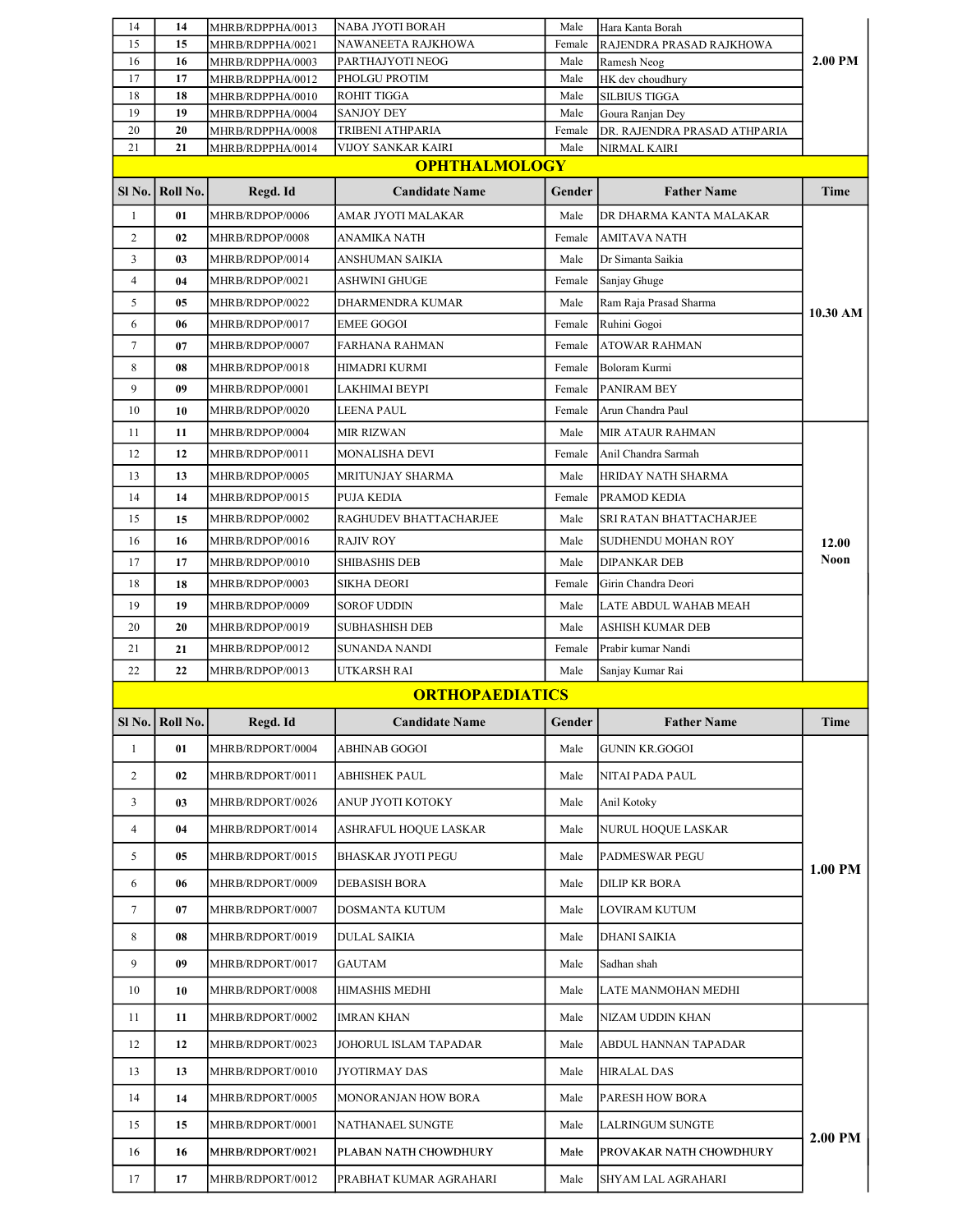| 19<br>Male<br>Manik Lal Damani<br>19<br>MHRB/RDPORT/0022<br>RAHUL KUMAR DAMANI<br>20<br>20<br>MHRB/RDPORT/0016<br>Male<br>RAJIB KUMAR DAS<br>ASHISH KUMAR DAS<br>21<br>Male<br>21<br>MHRB/RDPORT/0025<br>RAMESH KUMAR CHOUDHARY<br>DINESH PRASAD CHOUDHARY<br>22<br>22<br>MHRB/RDPORT/0006<br>RANANJOY SARMAH<br>Male<br>DR ZOII NATH SARMAH<br>23<br>Dalim Phukon<br>23<br>MHRB/RDPORT/0020<br>RASKIN PHUKON<br>Male<br>2.30 PM<br>24<br><b>SANDEEP PRASAD</b><br>24<br>MHRB/RDPORT/0003<br>Male<br>Late. Rajendra Prasad<br>25<br>25<br>Male<br>SIVARAMAN S<br>MHRB/RDPORT/0013<br>SHYAM SUNDER S<br>26<br>26<br>MHRB/RDPORT/0018<br>SUMON SINGPHOW SAIKIA<br>Male<br>MR PURNESWAR SAIKIA<br>0 & G<br>Roll No.<br>Sl No.<br>Regd. Id<br><b>Candidate Name</b><br>Gender<br><b>Father Name</b><br><b>Time</b><br>$\mathbf{1}$<br>01<br>ABDUL HAKIM ANCHARI<br>Male<br>MHRB/RDPOG/0018<br>RAHMAN ALI SHEIKH<br>$\overline{c}$<br>02<br><b>ARUNAV SARMA</b><br>Male<br>MHRB/RDPOG/0005<br>LATE DILIP KUMAR SARMA<br>3<br>03<br>Male<br>ASHISH KUMAR DHIRASARIA<br>MHRB/RDPOG/0021<br>SUSHIL KUMAR DHIRASARIA<br>$\overline{4}$<br>04<br>BHUPALI DAS<br>Female<br>MHRB/RDPOG/0037<br>DWIJEN CHANDRA DAS<br>5<br><b>DEBOSHREE SARKAR</b><br>05<br>Female<br>MHRB/RDPOG/0009<br>Dr. Deepak Kr. Sarkar<br>10.30 AM<br>6<br>Female<br>06<br>DHRITIMALA DAS<br>MHRB/RDPOG/0012<br>DIPAK KUMAR DAS<br>7<br>07<br>DIPANJALI BARMAN<br>Female<br>MHRB/RDPOG/0015<br>SADANANDA BARMAN<br>8<br>08<br>GEETALI DUTTA<br>Female<br><b>SARBESWAR DUTTA</b><br>MHRB/RDPOG/0031<br>9<br>09<br>GEETANJALI DEKA<br>Female<br>Krishna Deka<br>MHRB/RDPOG/0034<br>10<br>10<br>MANDIRA BRAHMA<br>Female<br>Dr Adhir Kumar Brahma<br>MHRB/RDPOG/0001<br><b>MANJIT NATH</b><br>11<br>11<br>Male<br>MHRB/RDPOG/0040<br>Lt.Hiren Chandra Nath<br>12<br>Male<br>12<br>MANOJ KUMAR<br>MHRB/RDPOG/0028<br>LANKESWAR KUMAR<br>13<br>MONI DEB<br>Female<br>13<br>MHRB/RDPOG/0039<br>Biswanath Deb<br>Male<br>14<br>MOOHIBUL RAHMAN<br>14<br>Ashraf Ali<br>MHRB/RDPOG/0022<br>15<br>15<br>MRIDUSMITA DAS<br>Female<br>MHRB/RDPOG/0029<br>ANANTA RAM DAS<br>11.30 AM<br>16<br>16<br>MUKUT JYOTI DAS<br>Male<br>MHRB/RDPOG/0024<br>Khargeswar Das<br>Male<br>17<br>17<br>NINOB KEMPRAI<br>MHRB/RDPOG/0038<br>susendra kemprai<br>18<br>18<br>NISHITA DUTTA<br>Female<br><b>DWIJEN DUTTA</b><br>MHRB/RDPOG/0014<br>19<br>19<br>PRAMOD DAS<br>Male<br>MHRB/RDPOG/0020<br>Sri Chakra Das<br>20<br>PRIYADHARSHINI RAJENDRAN<br>Female<br>20<br>Rajendran Perumal<br>MHRB/RDPOG/0025<br>21<br>PRIYANKA ROY<br>Female<br>21<br>NIRANJAN ROY<br>MHRB/RDPOG/0032<br>22<br>QUEEN MORANG<br>22<br>Female<br>MHRB/RDPOG/0017<br>Late Nanda Nath Morang<br>23<br>23<br>RAGUANGJIENGLUNGLE NEWME<br>Female<br>MHRB/RDPOG/0002<br>Lt.PAUTANZAN NEWME<br>24<br>24<br>RUMA DUTTA<br>Female<br>MHRB/RDPOG/0010<br>SRI TAPASH DUTTA<br>25<br>25<br>RUPLIN TERANGPI<br>Female<br>MHRB/RDPOG/0011<br>DHANSING TERANG<br>12.30 PM<br>26<br>26<br>RUPSHNATA GOGOI<br>Female<br>MHRB/RDPOG/0004<br>Dulal Chandra Gogoi<br>27<br>27<br>SAHIDUL ALAM BARBHUIYA<br>Male<br>MHRB/RDPOG/0008<br>LATE ABDUR RAHMAN BARBHUIYA<br>28<br>28<br>SALMA FERDOUSE CHOUDHURY<br>Female<br>MHRB/RDPOG/0026<br>ZAKIR AHMED CHOUDHURY<br>29<br>SAVANT KUMAR SAHU<br>29<br>Male<br>HARE RAM PRASAD<br>MHRB/RDPOG/0027<br>SHABIR AHMED CHOUDHURY<br>30<br>Male<br>30<br>MHRB/RDPOG/0030<br>Zabed Ahmed Choudhury<br>31<br>31<br>SHWETA DHANDH<br>Female<br>MHRB/RDPOG/0019<br>SURESH KUMAR DHANDH<br>32<br>32<br><b>SIBANI DAS</b><br>Female<br>MHRB/RDPOG/0023<br>Trailokya Das<br>SONIA SEHRAWAT<br>33<br>33<br>Female<br><b>RISHI RAJ</b><br>MHRB/RDPOG/0035<br>34<br>34<br>SWATILEKHA KARMAKAR<br>Female<br>MHRB/RDPOG/0036<br>Swapan Karmakar<br>1.30 PM<br>35<br>35<br>TANUJA MORANG<br>Female<br>MHRB/RDPOG/0007<br>BHABENDRA NATH MORANG<br>36<br>YASHODHARA ROY<br>36<br>Female<br>MHRB/RDPOG/0013<br>JYOTI PRASAD SHARMA<br>37<br>ZAFREEN BARUAH<br>37<br>Female<br>MHRB/RDPOG/0016<br>HEM CHANDRA BARUAH<br>38<br>38<br>ZARNA PEGU<br>Female<br>MHRB/RDPOG/0033<br>DR DEBISING PEGU | 18 | 18 | MHRB/RDPORT/0024 | PRATIK KUMAR | Male | baidyanath prasad |  |
|-------------------------------------------------------------------------------------------------------------------------------------------------------------------------------------------------------------------------------------------------------------------------------------------------------------------------------------------------------------------------------------------------------------------------------------------------------------------------------------------------------------------------------------------------------------------------------------------------------------------------------------------------------------------------------------------------------------------------------------------------------------------------------------------------------------------------------------------------------------------------------------------------------------------------------------------------------------------------------------------------------------------------------------------------------------------------------------------------------------------------------------------------------------------------------------------------------------------------------------------------------------------------------------------------------------------------------------------------------------------------------------------------------------------------------------------------------------------------------------------------------------------------------------------------------------------------------------------------------------------------------------------------------------------------------------------------------------------------------------------------------------------------------------------------------------------------------------------------------------------------------------------------------------------------------------------------------------------------------------------------------------------------------------------------------------------------------------------------------------------------------------------------------------------------------------------------------------------------------------------------------------------------------------------------------------------------------------------------------------------------------------------------------------------------------------------------------------------------------------------------------------------------------------------------------------------------------------------------------------------------------------------------------------------------------------------------------------------------------------------------------------------------------------------------------------------------------------------------------------------------------------------------------------------------------------------------------------------------------------------------------------------------------------------------------------------------------------------------------------------------------------------------------------------------------------------------------------------------------------------------------------------------------------------------------------------------------------------------------------------------------------------------------------------------------------------------------------------------------------------------------------------------------------------------------------------------------------------------------------------------------------------------------------------------------------------------------------------------------------------------------------------------------------------------------------------------------------------------------------------------------------------------------------------------------------------------------------------------------------------------------------------------------------------------------------------------------------------------------------------|----|----|------------------|--------------|------|-------------------|--|
|                                                                                                                                                                                                                                                                                                                                                                                                                                                                                                                                                                                                                                                                                                                                                                                                                                                                                                                                                                                                                                                                                                                                                                                                                                                                                                                                                                                                                                                                                                                                                                                                                                                                                                                                                                                                                                                                                                                                                                                                                                                                                                                                                                                                                                                                                                                                                                                                                                                                                                                                                                                                                                                                                                                                                                                                                                                                                                                                                                                                                                                                                                                                                                                                                                                                                                                                                                                                                                                                                                                                                                                                                                                                                                                                                                                                                                                                                                                                                                                                                                                                                                                   |    |    |                  |              |      |                   |  |
|                                                                                                                                                                                                                                                                                                                                                                                                                                                                                                                                                                                                                                                                                                                                                                                                                                                                                                                                                                                                                                                                                                                                                                                                                                                                                                                                                                                                                                                                                                                                                                                                                                                                                                                                                                                                                                                                                                                                                                                                                                                                                                                                                                                                                                                                                                                                                                                                                                                                                                                                                                                                                                                                                                                                                                                                                                                                                                                                                                                                                                                                                                                                                                                                                                                                                                                                                                                                                                                                                                                                                                                                                                                                                                                                                                                                                                                                                                                                                                                                                                                                                                                   |    |    |                  |              |      |                   |  |
|                                                                                                                                                                                                                                                                                                                                                                                                                                                                                                                                                                                                                                                                                                                                                                                                                                                                                                                                                                                                                                                                                                                                                                                                                                                                                                                                                                                                                                                                                                                                                                                                                                                                                                                                                                                                                                                                                                                                                                                                                                                                                                                                                                                                                                                                                                                                                                                                                                                                                                                                                                                                                                                                                                                                                                                                                                                                                                                                                                                                                                                                                                                                                                                                                                                                                                                                                                                                                                                                                                                                                                                                                                                                                                                                                                                                                                                                                                                                                                                                                                                                                                                   |    |    |                  |              |      |                   |  |
|                                                                                                                                                                                                                                                                                                                                                                                                                                                                                                                                                                                                                                                                                                                                                                                                                                                                                                                                                                                                                                                                                                                                                                                                                                                                                                                                                                                                                                                                                                                                                                                                                                                                                                                                                                                                                                                                                                                                                                                                                                                                                                                                                                                                                                                                                                                                                                                                                                                                                                                                                                                                                                                                                                                                                                                                                                                                                                                                                                                                                                                                                                                                                                                                                                                                                                                                                                                                                                                                                                                                                                                                                                                                                                                                                                                                                                                                                                                                                                                                                                                                                                                   |    |    |                  |              |      |                   |  |
|                                                                                                                                                                                                                                                                                                                                                                                                                                                                                                                                                                                                                                                                                                                                                                                                                                                                                                                                                                                                                                                                                                                                                                                                                                                                                                                                                                                                                                                                                                                                                                                                                                                                                                                                                                                                                                                                                                                                                                                                                                                                                                                                                                                                                                                                                                                                                                                                                                                                                                                                                                                                                                                                                                                                                                                                                                                                                                                                                                                                                                                                                                                                                                                                                                                                                                                                                                                                                                                                                                                                                                                                                                                                                                                                                                                                                                                                                                                                                                                                                                                                                                                   |    |    |                  |              |      |                   |  |
|                                                                                                                                                                                                                                                                                                                                                                                                                                                                                                                                                                                                                                                                                                                                                                                                                                                                                                                                                                                                                                                                                                                                                                                                                                                                                                                                                                                                                                                                                                                                                                                                                                                                                                                                                                                                                                                                                                                                                                                                                                                                                                                                                                                                                                                                                                                                                                                                                                                                                                                                                                                                                                                                                                                                                                                                                                                                                                                                                                                                                                                                                                                                                                                                                                                                                                                                                                                                                                                                                                                                                                                                                                                                                                                                                                                                                                                                                                                                                                                                                                                                                                                   |    |    |                  |              |      |                   |  |
|                                                                                                                                                                                                                                                                                                                                                                                                                                                                                                                                                                                                                                                                                                                                                                                                                                                                                                                                                                                                                                                                                                                                                                                                                                                                                                                                                                                                                                                                                                                                                                                                                                                                                                                                                                                                                                                                                                                                                                                                                                                                                                                                                                                                                                                                                                                                                                                                                                                                                                                                                                                                                                                                                                                                                                                                                                                                                                                                                                                                                                                                                                                                                                                                                                                                                                                                                                                                                                                                                                                                                                                                                                                                                                                                                                                                                                                                                                                                                                                                                                                                                                                   |    |    |                  |              |      |                   |  |
|                                                                                                                                                                                                                                                                                                                                                                                                                                                                                                                                                                                                                                                                                                                                                                                                                                                                                                                                                                                                                                                                                                                                                                                                                                                                                                                                                                                                                                                                                                                                                                                                                                                                                                                                                                                                                                                                                                                                                                                                                                                                                                                                                                                                                                                                                                                                                                                                                                                                                                                                                                                                                                                                                                                                                                                                                                                                                                                                                                                                                                                                                                                                                                                                                                                                                                                                                                                                                                                                                                                                                                                                                                                                                                                                                                                                                                                                                                                                                                                                                                                                                                                   |    |    |                  |              |      |                   |  |
|                                                                                                                                                                                                                                                                                                                                                                                                                                                                                                                                                                                                                                                                                                                                                                                                                                                                                                                                                                                                                                                                                                                                                                                                                                                                                                                                                                                                                                                                                                                                                                                                                                                                                                                                                                                                                                                                                                                                                                                                                                                                                                                                                                                                                                                                                                                                                                                                                                                                                                                                                                                                                                                                                                                                                                                                                                                                                                                                                                                                                                                                                                                                                                                                                                                                                                                                                                                                                                                                                                                                                                                                                                                                                                                                                                                                                                                                                                                                                                                                                                                                                                                   |    |    |                  |              |      |                   |  |
|                                                                                                                                                                                                                                                                                                                                                                                                                                                                                                                                                                                                                                                                                                                                                                                                                                                                                                                                                                                                                                                                                                                                                                                                                                                                                                                                                                                                                                                                                                                                                                                                                                                                                                                                                                                                                                                                                                                                                                                                                                                                                                                                                                                                                                                                                                                                                                                                                                                                                                                                                                                                                                                                                                                                                                                                                                                                                                                                                                                                                                                                                                                                                                                                                                                                                                                                                                                                                                                                                                                                                                                                                                                                                                                                                                                                                                                                                                                                                                                                                                                                                                                   |    |    |                  |              |      |                   |  |
|                                                                                                                                                                                                                                                                                                                                                                                                                                                                                                                                                                                                                                                                                                                                                                                                                                                                                                                                                                                                                                                                                                                                                                                                                                                                                                                                                                                                                                                                                                                                                                                                                                                                                                                                                                                                                                                                                                                                                                                                                                                                                                                                                                                                                                                                                                                                                                                                                                                                                                                                                                                                                                                                                                                                                                                                                                                                                                                                                                                                                                                                                                                                                                                                                                                                                                                                                                                                                                                                                                                                                                                                                                                                                                                                                                                                                                                                                                                                                                                                                                                                                                                   |    |    |                  |              |      |                   |  |
|                                                                                                                                                                                                                                                                                                                                                                                                                                                                                                                                                                                                                                                                                                                                                                                                                                                                                                                                                                                                                                                                                                                                                                                                                                                                                                                                                                                                                                                                                                                                                                                                                                                                                                                                                                                                                                                                                                                                                                                                                                                                                                                                                                                                                                                                                                                                                                                                                                                                                                                                                                                                                                                                                                                                                                                                                                                                                                                                                                                                                                                                                                                                                                                                                                                                                                                                                                                                                                                                                                                                                                                                                                                                                                                                                                                                                                                                                                                                                                                                                                                                                                                   |    |    |                  |              |      |                   |  |
|                                                                                                                                                                                                                                                                                                                                                                                                                                                                                                                                                                                                                                                                                                                                                                                                                                                                                                                                                                                                                                                                                                                                                                                                                                                                                                                                                                                                                                                                                                                                                                                                                                                                                                                                                                                                                                                                                                                                                                                                                                                                                                                                                                                                                                                                                                                                                                                                                                                                                                                                                                                                                                                                                                                                                                                                                                                                                                                                                                                                                                                                                                                                                                                                                                                                                                                                                                                                                                                                                                                                                                                                                                                                                                                                                                                                                                                                                                                                                                                                                                                                                                                   |    |    |                  |              |      |                   |  |
|                                                                                                                                                                                                                                                                                                                                                                                                                                                                                                                                                                                                                                                                                                                                                                                                                                                                                                                                                                                                                                                                                                                                                                                                                                                                                                                                                                                                                                                                                                                                                                                                                                                                                                                                                                                                                                                                                                                                                                                                                                                                                                                                                                                                                                                                                                                                                                                                                                                                                                                                                                                                                                                                                                                                                                                                                                                                                                                                                                                                                                                                                                                                                                                                                                                                                                                                                                                                                                                                                                                                                                                                                                                                                                                                                                                                                                                                                                                                                                                                                                                                                                                   |    |    |                  |              |      |                   |  |
|                                                                                                                                                                                                                                                                                                                                                                                                                                                                                                                                                                                                                                                                                                                                                                                                                                                                                                                                                                                                                                                                                                                                                                                                                                                                                                                                                                                                                                                                                                                                                                                                                                                                                                                                                                                                                                                                                                                                                                                                                                                                                                                                                                                                                                                                                                                                                                                                                                                                                                                                                                                                                                                                                                                                                                                                                                                                                                                                                                                                                                                                                                                                                                                                                                                                                                                                                                                                                                                                                                                                                                                                                                                                                                                                                                                                                                                                                                                                                                                                                                                                                                                   |    |    |                  |              |      |                   |  |
|                                                                                                                                                                                                                                                                                                                                                                                                                                                                                                                                                                                                                                                                                                                                                                                                                                                                                                                                                                                                                                                                                                                                                                                                                                                                                                                                                                                                                                                                                                                                                                                                                                                                                                                                                                                                                                                                                                                                                                                                                                                                                                                                                                                                                                                                                                                                                                                                                                                                                                                                                                                                                                                                                                                                                                                                                                                                                                                                                                                                                                                                                                                                                                                                                                                                                                                                                                                                                                                                                                                                                                                                                                                                                                                                                                                                                                                                                                                                                                                                                                                                                                                   |    |    |                  |              |      |                   |  |
|                                                                                                                                                                                                                                                                                                                                                                                                                                                                                                                                                                                                                                                                                                                                                                                                                                                                                                                                                                                                                                                                                                                                                                                                                                                                                                                                                                                                                                                                                                                                                                                                                                                                                                                                                                                                                                                                                                                                                                                                                                                                                                                                                                                                                                                                                                                                                                                                                                                                                                                                                                                                                                                                                                                                                                                                                                                                                                                                                                                                                                                                                                                                                                                                                                                                                                                                                                                                                                                                                                                                                                                                                                                                                                                                                                                                                                                                                                                                                                                                                                                                                                                   |    |    |                  |              |      |                   |  |
|                                                                                                                                                                                                                                                                                                                                                                                                                                                                                                                                                                                                                                                                                                                                                                                                                                                                                                                                                                                                                                                                                                                                                                                                                                                                                                                                                                                                                                                                                                                                                                                                                                                                                                                                                                                                                                                                                                                                                                                                                                                                                                                                                                                                                                                                                                                                                                                                                                                                                                                                                                                                                                                                                                                                                                                                                                                                                                                                                                                                                                                                                                                                                                                                                                                                                                                                                                                                                                                                                                                                                                                                                                                                                                                                                                                                                                                                                                                                                                                                                                                                                                                   |    |    |                  |              |      |                   |  |
|                                                                                                                                                                                                                                                                                                                                                                                                                                                                                                                                                                                                                                                                                                                                                                                                                                                                                                                                                                                                                                                                                                                                                                                                                                                                                                                                                                                                                                                                                                                                                                                                                                                                                                                                                                                                                                                                                                                                                                                                                                                                                                                                                                                                                                                                                                                                                                                                                                                                                                                                                                                                                                                                                                                                                                                                                                                                                                                                                                                                                                                                                                                                                                                                                                                                                                                                                                                                                                                                                                                                                                                                                                                                                                                                                                                                                                                                                                                                                                                                                                                                                                                   |    |    |                  |              |      |                   |  |
|                                                                                                                                                                                                                                                                                                                                                                                                                                                                                                                                                                                                                                                                                                                                                                                                                                                                                                                                                                                                                                                                                                                                                                                                                                                                                                                                                                                                                                                                                                                                                                                                                                                                                                                                                                                                                                                                                                                                                                                                                                                                                                                                                                                                                                                                                                                                                                                                                                                                                                                                                                                                                                                                                                                                                                                                                                                                                                                                                                                                                                                                                                                                                                                                                                                                                                                                                                                                                                                                                                                                                                                                                                                                                                                                                                                                                                                                                                                                                                                                                                                                                                                   |    |    |                  |              |      |                   |  |
|                                                                                                                                                                                                                                                                                                                                                                                                                                                                                                                                                                                                                                                                                                                                                                                                                                                                                                                                                                                                                                                                                                                                                                                                                                                                                                                                                                                                                                                                                                                                                                                                                                                                                                                                                                                                                                                                                                                                                                                                                                                                                                                                                                                                                                                                                                                                                                                                                                                                                                                                                                                                                                                                                                                                                                                                                                                                                                                                                                                                                                                                                                                                                                                                                                                                                                                                                                                                                                                                                                                                                                                                                                                                                                                                                                                                                                                                                                                                                                                                                                                                                                                   |    |    |                  |              |      |                   |  |
|                                                                                                                                                                                                                                                                                                                                                                                                                                                                                                                                                                                                                                                                                                                                                                                                                                                                                                                                                                                                                                                                                                                                                                                                                                                                                                                                                                                                                                                                                                                                                                                                                                                                                                                                                                                                                                                                                                                                                                                                                                                                                                                                                                                                                                                                                                                                                                                                                                                                                                                                                                                                                                                                                                                                                                                                                                                                                                                                                                                                                                                                                                                                                                                                                                                                                                                                                                                                                                                                                                                                                                                                                                                                                                                                                                                                                                                                                                                                                                                                                                                                                                                   |    |    |                  |              |      |                   |  |
|                                                                                                                                                                                                                                                                                                                                                                                                                                                                                                                                                                                                                                                                                                                                                                                                                                                                                                                                                                                                                                                                                                                                                                                                                                                                                                                                                                                                                                                                                                                                                                                                                                                                                                                                                                                                                                                                                                                                                                                                                                                                                                                                                                                                                                                                                                                                                                                                                                                                                                                                                                                                                                                                                                                                                                                                                                                                                                                                                                                                                                                                                                                                                                                                                                                                                                                                                                                                                                                                                                                                                                                                                                                                                                                                                                                                                                                                                                                                                                                                                                                                                                                   |    |    |                  |              |      |                   |  |
|                                                                                                                                                                                                                                                                                                                                                                                                                                                                                                                                                                                                                                                                                                                                                                                                                                                                                                                                                                                                                                                                                                                                                                                                                                                                                                                                                                                                                                                                                                                                                                                                                                                                                                                                                                                                                                                                                                                                                                                                                                                                                                                                                                                                                                                                                                                                                                                                                                                                                                                                                                                                                                                                                                                                                                                                                                                                                                                                                                                                                                                                                                                                                                                                                                                                                                                                                                                                                                                                                                                                                                                                                                                                                                                                                                                                                                                                                                                                                                                                                                                                                                                   |    |    |                  |              |      |                   |  |
|                                                                                                                                                                                                                                                                                                                                                                                                                                                                                                                                                                                                                                                                                                                                                                                                                                                                                                                                                                                                                                                                                                                                                                                                                                                                                                                                                                                                                                                                                                                                                                                                                                                                                                                                                                                                                                                                                                                                                                                                                                                                                                                                                                                                                                                                                                                                                                                                                                                                                                                                                                                                                                                                                                                                                                                                                                                                                                                                                                                                                                                                                                                                                                                                                                                                                                                                                                                                                                                                                                                                                                                                                                                                                                                                                                                                                                                                                                                                                                                                                                                                                                                   |    |    |                  |              |      |                   |  |
|                                                                                                                                                                                                                                                                                                                                                                                                                                                                                                                                                                                                                                                                                                                                                                                                                                                                                                                                                                                                                                                                                                                                                                                                                                                                                                                                                                                                                                                                                                                                                                                                                                                                                                                                                                                                                                                                                                                                                                                                                                                                                                                                                                                                                                                                                                                                                                                                                                                                                                                                                                                                                                                                                                                                                                                                                                                                                                                                                                                                                                                                                                                                                                                                                                                                                                                                                                                                                                                                                                                                                                                                                                                                                                                                                                                                                                                                                                                                                                                                                                                                                                                   |    |    |                  |              |      |                   |  |
|                                                                                                                                                                                                                                                                                                                                                                                                                                                                                                                                                                                                                                                                                                                                                                                                                                                                                                                                                                                                                                                                                                                                                                                                                                                                                                                                                                                                                                                                                                                                                                                                                                                                                                                                                                                                                                                                                                                                                                                                                                                                                                                                                                                                                                                                                                                                                                                                                                                                                                                                                                                                                                                                                                                                                                                                                                                                                                                                                                                                                                                                                                                                                                                                                                                                                                                                                                                                                                                                                                                                                                                                                                                                                                                                                                                                                                                                                                                                                                                                                                                                                                                   |    |    |                  |              |      |                   |  |
|                                                                                                                                                                                                                                                                                                                                                                                                                                                                                                                                                                                                                                                                                                                                                                                                                                                                                                                                                                                                                                                                                                                                                                                                                                                                                                                                                                                                                                                                                                                                                                                                                                                                                                                                                                                                                                                                                                                                                                                                                                                                                                                                                                                                                                                                                                                                                                                                                                                                                                                                                                                                                                                                                                                                                                                                                                                                                                                                                                                                                                                                                                                                                                                                                                                                                                                                                                                                                                                                                                                                                                                                                                                                                                                                                                                                                                                                                                                                                                                                                                                                                                                   |    |    |                  |              |      |                   |  |
|                                                                                                                                                                                                                                                                                                                                                                                                                                                                                                                                                                                                                                                                                                                                                                                                                                                                                                                                                                                                                                                                                                                                                                                                                                                                                                                                                                                                                                                                                                                                                                                                                                                                                                                                                                                                                                                                                                                                                                                                                                                                                                                                                                                                                                                                                                                                                                                                                                                                                                                                                                                                                                                                                                                                                                                                                                                                                                                                                                                                                                                                                                                                                                                                                                                                                                                                                                                                                                                                                                                                                                                                                                                                                                                                                                                                                                                                                                                                                                                                                                                                                                                   |    |    |                  |              |      |                   |  |
|                                                                                                                                                                                                                                                                                                                                                                                                                                                                                                                                                                                                                                                                                                                                                                                                                                                                                                                                                                                                                                                                                                                                                                                                                                                                                                                                                                                                                                                                                                                                                                                                                                                                                                                                                                                                                                                                                                                                                                                                                                                                                                                                                                                                                                                                                                                                                                                                                                                                                                                                                                                                                                                                                                                                                                                                                                                                                                                                                                                                                                                                                                                                                                                                                                                                                                                                                                                                                                                                                                                                                                                                                                                                                                                                                                                                                                                                                                                                                                                                                                                                                                                   |    |    |                  |              |      |                   |  |
|                                                                                                                                                                                                                                                                                                                                                                                                                                                                                                                                                                                                                                                                                                                                                                                                                                                                                                                                                                                                                                                                                                                                                                                                                                                                                                                                                                                                                                                                                                                                                                                                                                                                                                                                                                                                                                                                                                                                                                                                                                                                                                                                                                                                                                                                                                                                                                                                                                                                                                                                                                                                                                                                                                                                                                                                                                                                                                                                                                                                                                                                                                                                                                                                                                                                                                                                                                                                                                                                                                                                                                                                                                                                                                                                                                                                                                                                                                                                                                                                                                                                                                                   |    |    |                  |              |      |                   |  |
|                                                                                                                                                                                                                                                                                                                                                                                                                                                                                                                                                                                                                                                                                                                                                                                                                                                                                                                                                                                                                                                                                                                                                                                                                                                                                                                                                                                                                                                                                                                                                                                                                                                                                                                                                                                                                                                                                                                                                                                                                                                                                                                                                                                                                                                                                                                                                                                                                                                                                                                                                                                                                                                                                                                                                                                                                                                                                                                                                                                                                                                                                                                                                                                                                                                                                                                                                                                                                                                                                                                                                                                                                                                                                                                                                                                                                                                                                                                                                                                                                                                                                                                   |    |    |                  |              |      |                   |  |
|                                                                                                                                                                                                                                                                                                                                                                                                                                                                                                                                                                                                                                                                                                                                                                                                                                                                                                                                                                                                                                                                                                                                                                                                                                                                                                                                                                                                                                                                                                                                                                                                                                                                                                                                                                                                                                                                                                                                                                                                                                                                                                                                                                                                                                                                                                                                                                                                                                                                                                                                                                                                                                                                                                                                                                                                                                                                                                                                                                                                                                                                                                                                                                                                                                                                                                                                                                                                                                                                                                                                                                                                                                                                                                                                                                                                                                                                                                                                                                                                                                                                                                                   |    |    |                  |              |      |                   |  |
|                                                                                                                                                                                                                                                                                                                                                                                                                                                                                                                                                                                                                                                                                                                                                                                                                                                                                                                                                                                                                                                                                                                                                                                                                                                                                                                                                                                                                                                                                                                                                                                                                                                                                                                                                                                                                                                                                                                                                                                                                                                                                                                                                                                                                                                                                                                                                                                                                                                                                                                                                                                                                                                                                                                                                                                                                                                                                                                                                                                                                                                                                                                                                                                                                                                                                                                                                                                                                                                                                                                                                                                                                                                                                                                                                                                                                                                                                                                                                                                                                                                                                                                   |    |    |                  |              |      |                   |  |
|                                                                                                                                                                                                                                                                                                                                                                                                                                                                                                                                                                                                                                                                                                                                                                                                                                                                                                                                                                                                                                                                                                                                                                                                                                                                                                                                                                                                                                                                                                                                                                                                                                                                                                                                                                                                                                                                                                                                                                                                                                                                                                                                                                                                                                                                                                                                                                                                                                                                                                                                                                                                                                                                                                                                                                                                                                                                                                                                                                                                                                                                                                                                                                                                                                                                                                                                                                                                                                                                                                                                                                                                                                                                                                                                                                                                                                                                                                                                                                                                                                                                                                                   |    |    |                  |              |      |                   |  |
|                                                                                                                                                                                                                                                                                                                                                                                                                                                                                                                                                                                                                                                                                                                                                                                                                                                                                                                                                                                                                                                                                                                                                                                                                                                                                                                                                                                                                                                                                                                                                                                                                                                                                                                                                                                                                                                                                                                                                                                                                                                                                                                                                                                                                                                                                                                                                                                                                                                                                                                                                                                                                                                                                                                                                                                                                                                                                                                                                                                                                                                                                                                                                                                                                                                                                                                                                                                                                                                                                                                                                                                                                                                                                                                                                                                                                                                                                                                                                                                                                                                                                                                   |    |    |                  |              |      |                   |  |
|                                                                                                                                                                                                                                                                                                                                                                                                                                                                                                                                                                                                                                                                                                                                                                                                                                                                                                                                                                                                                                                                                                                                                                                                                                                                                                                                                                                                                                                                                                                                                                                                                                                                                                                                                                                                                                                                                                                                                                                                                                                                                                                                                                                                                                                                                                                                                                                                                                                                                                                                                                                                                                                                                                                                                                                                                                                                                                                                                                                                                                                                                                                                                                                                                                                                                                                                                                                                                                                                                                                                                                                                                                                                                                                                                                                                                                                                                                                                                                                                                                                                                                                   |    |    |                  |              |      |                   |  |
|                                                                                                                                                                                                                                                                                                                                                                                                                                                                                                                                                                                                                                                                                                                                                                                                                                                                                                                                                                                                                                                                                                                                                                                                                                                                                                                                                                                                                                                                                                                                                                                                                                                                                                                                                                                                                                                                                                                                                                                                                                                                                                                                                                                                                                                                                                                                                                                                                                                                                                                                                                                                                                                                                                                                                                                                                                                                                                                                                                                                                                                                                                                                                                                                                                                                                                                                                                                                                                                                                                                                                                                                                                                                                                                                                                                                                                                                                                                                                                                                                                                                                                                   |    |    |                  |              |      |                   |  |
|                                                                                                                                                                                                                                                                                                                                                                                                                                                                                                                                                                                                                                                                                                                                                                                                                                                                                                                                                                                                                                                                                                                                                                                                                                                                                                                                                                                                                                                                                                                                                                                                                                                                                                                                                                                                                                                                                                                                                                                                                                                                                                                                                                                                                                                                                                                                                                                                                                                                                                                                                                                                                                                                                                                                                                                                                                                                                                                                                                                                                                                                                                                                                                                                                                                                                                                                                                                                                                                                                                                                                                                                                                                                                                                                                                                                                                                                                                                                                                                                                                                                                                                   |    |    |                  |              |      |                   |  |
|                                                                                                                                                                                                                                                                                                                                                                                                                                                                                                                                                                                                                                                                                                                                                                                                                                                                                                                                                                                                                                                                                                                                                                                                                                                                                                                                                                                                                                                                                                                                                                                                                                                                                                                                                                                                                                                                                                                                                                                                                                                                                                                                                                                                                                                                                                                                                                                                                                                                                                                                                                                                                                                                                                                                                                                                                                                                                                                                                                                                                                                                                                                                                                                                                                                                                                                                                                                                                                                                                                                                                                                                                                                                                                                                                                                                                                                                                                                                                                                                                                                                                                                   |    |    |                  |              |      |                   |  |
|                                                                                                                                                                                                                                                                                                                                                                                                                                                                                                                                                                                                                                                                                                                                                                                                                                                                                                                                                                                                                                                                                                                                                                                                                                                                                                                                                                                                                                                                                                                                                                                                                                                                                                                                                                                                                                                                                                                                                                                                                                                                                                                                                                                                                                                                                                                                                                                                                                                                                                                                                                                                                                                                                                                                                                                                                                                                                                                                                                                                                                                                                                                                                                                                                                                                                                                                                                                                                                                                                                                                                                                                                                                                                                                                                                                                                                                                                                                                                                                                                                                                                                                   |    |    |                  |              |      |                   |  |
|                                                                                                                                                                                                                                                                                                                                                                                                                                                                                                                                                                                                                                                                                                                                                                                                                                                                                                                                                                                                                                                                                                                                                                                                                                                                                                                                                                                                                                                                                                                                                                                                                                                                                                                                                                                                                                                                                                                                                                                                                                                                                                                                                                                                                                                                                                                                                                                                                                                                                                                                                                                                                                                                                                                                                                                                                                                                                                                                                                                                                                                                                                                                                                                                                                                                                                                                                                                                                                                                                                                                                                                                                                                                                                                                                                                                                                                                                                                                                                                                                                                                                                                   |    |    |                  |              |      |                   |  |
|                                                                                                                                                                                                                                                                                                                                                                                                                                                                                                                                                                                                                                                                                                                                                                                                                                                                                                                                                                                                                                                                                                                                                                                                                                                                                                                                                                                                                                                                                                                                                                                                                                                                                                                                                                                                                                                                                                                                                                                                                                                                                                                                                                                                                                                                                                                                                                                                                                                                                                                                                                                                                                                                                                                                                                                                                                                                                                                                                                                                                                                                                                                                                                                                                                                                                                                                                                                                                                                                                                                                                                                                                                                                                                                                                                                                                                                                                                                                                                                                                                                                                                                   |    |    |                  |              |      |                   |  |
|                                                                                                                                                                                                                                                                                                                                                                                                                                                                                                                                                                                                                                                                                                                                                                                                                                                                                                                                                                                                                                                                                                                                                                                                                                                                                                                                                                                                                                                                                                                                                                                                                                                                                                                                                                                                                                                                                                                                                                                                                                                                                                                                                                                                                                                                                                                                                                                                                                                                                                                                                                                                                                                                                                                                                                                                                                                                                                                                                                                                                                                                                                                                                                                                                                                                                                                                                                                                                                                                                                                                                                                                                                                                                                                                                                                                                                                                                                                                                                                                                                                                                                                   |    |    |                  |              |      |                   |  |
|                                                                                                                                                                                                                                                                                                                                                                                                                                                                                                                                                                                                                                                                                                                                                                                                                                                                                                                                                                                                                                                                                                                                                                                                                                                                                                                                                                                                                                                                                                                                                                                                                                                                                                                                                                                                                                                                                                                                                                                                                                                                                                                                                                                                                                                                                                                                                                                                                                                                                                                                                                                                                                                                                                                                                                                                                                                                                                                                                                                                                                                                                                                                                                                                                                                                                                                                                                                                                                                                                                                                                                                                                                                                                                                                                                                                                                                                                                                                                                                                                                                                                                                   |    |    |                  |              |      |                   |  |
|                                                                                                                                                                                                                                                                                                                                                                                                                                                                                                                                                                                                                                                                                                                                                                                                                                                                                                                                                                                                                                                                                                                                                                                                                                                                                                                                                                                                                                                                                                                                                                                                                                                                                                                                                                                                                                                                                                                                                                                                                                                                                                                                                                                                                                                                                                                                                                                                                                                                                                                                                                                                                                                                                                                                                                                                                                                                                                                                                                                                                                                                                                                                                                                                                                                                                                                                                                                                                                                                                                                                                                                                                                                                                                                                                                                                                                                                                                                                                                                                                                                                                                                   |    |    |                  |              |      |                   |  |
|                                                                                                                                                                                                                                                                                                                                                                                                                                                                                                                                                                                                                                                                                                                                                                                                                                                                                                                                                                                                                                                                                                                                                                                                                                                                                                                                                                                                                                                                                                                                                                                                                                                                                                                                                                                                                                                                                                                                                                                                                                                                                                                                                                                                                                                                                                                                                                                                                                                                                                                                                                                                                                                                                                                                                                                                                                                                                                                                                                                                                                                                                                                                                                                                                                                                                                                                                                                                                                                                                                                                                                                                                                                                                                                                                                                                                                                                                                                                                                                                                                                                                                                   |    |    |                  |              |      |                   |  |
|                                                                                                                                                                                                                                                                                                                                                                                                                                                                                                                                                                                                                                                                                                                                                                                                                                                                                                                                                                                                                                                                                                                                                                                                                                                                                                                                                                                                                                                                                                                                                                                                                                                                                                                                                                                                                                                                                                                                                                                                                                                                                                                                                                                                                                                                                                                                                                                                                                                                                                                                                                                                                                                                                                                                                                                                                                                                                                                                                                                                                                                                                                                                                                                                                                                                                                                                                                                                                                                                                                                                                                                                                                                                                                                                                                                                                                                                                                                                                                                                                                                                                                                   |    |    |                  |              |      |                   |  |
|                                                                                                                                                                                                                                                                                                                                                                                                                                                                                                                                                                                                                                                                                                                                                                                                                                                                                                                                                                                                                                                                                                                                                                                                                                                                                                                                                                                                                                                                                                                                                                                                                                                                                                                                                                                                                                                                                                                                                                                                                                                                                                                                                                                                                                                                                                                                                                                                                                                                                                                                                                                                                                                                                                                                                                                                                                                                                                                                                                                                                                                                                                                                                                                                                                                                                                                                                                                                                                                                                                                                                                                                                                                                                                                                                                                                                                                                                                                                                                                                                                                                                                                   |    |    |                  |              |      |                   |  |

Venue of Interview: Assam Administrative Staff College,

Jawaharnagar, Khanapara, Guwahati-781022